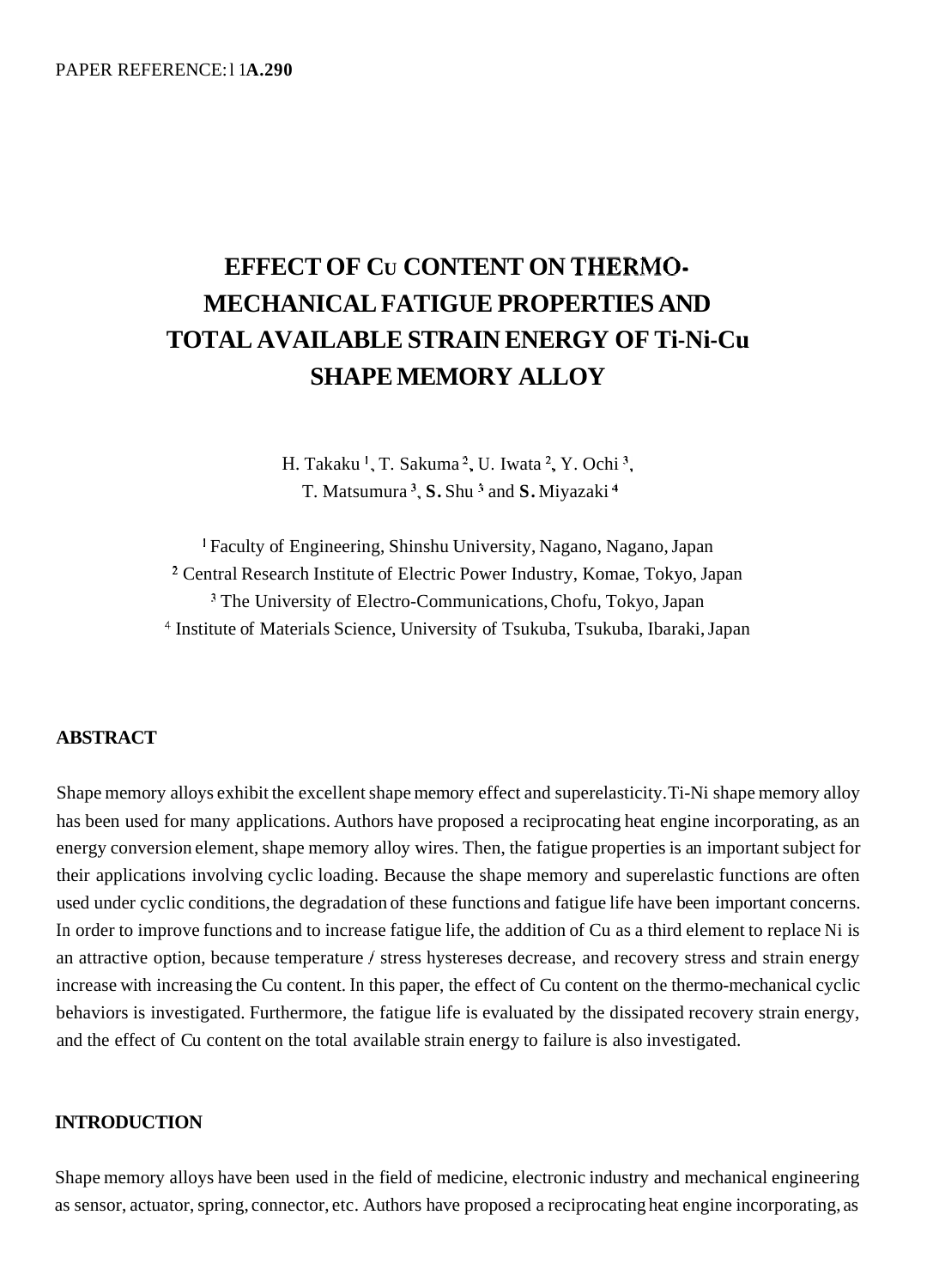an energy conversion element, shape memory alloy wires which work at low temperature and small temperature difference [1,2]. The proposed engine utilizes the balance between the recovery strain energy at heating and the deformation strain energy at cooling.

For the shape memory alloy, the recovery stress decreases and the irrecoverable strain increases with the increase in the number of thermo-mechanical cycles [3-51. Thus, the available strain energy of the alloy varies with the number of cycles. Therefore, it is important to grasp the variations of these characteristics for determining the basic specifications of the heat engine such as the external load and the deformation strain. Furthermore, from the viewpoints of maintenance of the engine, it is important to estimate the fatigue life of alloy against the engine operation conditions. The fatigue life of Ti-Ni alloy [6-81 or of Cu group alloy **[9]** are investigated in relation to the strain amplitude, the plastic strain and the stress. The fatigue life becomes shorter as the strain and the stress become larger. Therefore, in order to design the heat engine, it is necessary to make studies taking into considerations the cyclic behaviors and the fatigue life of shape memory alloy.

It is drawn attention to be effective for the improvement of cyclic behavior and fatigue life that copper is added to the Ti-Ni binary alloy. Because the recovery stress increases with increasing Cu content, and stress hysteresis and transformation strain decrease with increasing Cu content.

In this paper, the effect of Cu content on the thermo-mechanical cyclic behaviors is investigated. Furthermore, the fatigue life is estimated by the dissipated recovery strain energy, and the effect of Cu content on the total strain energy to failure is also investigated.

#### **EXPERIMENTAL PROCEDURES**

### *Specimen*

Ti-Ni-Cu alloy ingots are made using a high frequency induction vacuum furnace. The ingots are hot forged and hot extruded followed by cold drawing and intermediate annealing to make wires with a diameter of **1** *.O*  mm. The alloys are composed of Ti-SONi, Ti-45Ni-5Cu, Ti-40Ni-lOCu and Ti-37Ni-13Cu (at%). The wires are finished by cold drawing with 30% reduction and are cut to 120 mm in length. The specimens are annealed at 673 **K** for 3.6 ks as a straight wire for shape memory effect. The oxidized surface layer of specimens is removed by pickling and electropolishing except for clamping sections.



**Figure 1:** Schematic diagram showing stress-strain curve for a thermo-mechanical cycle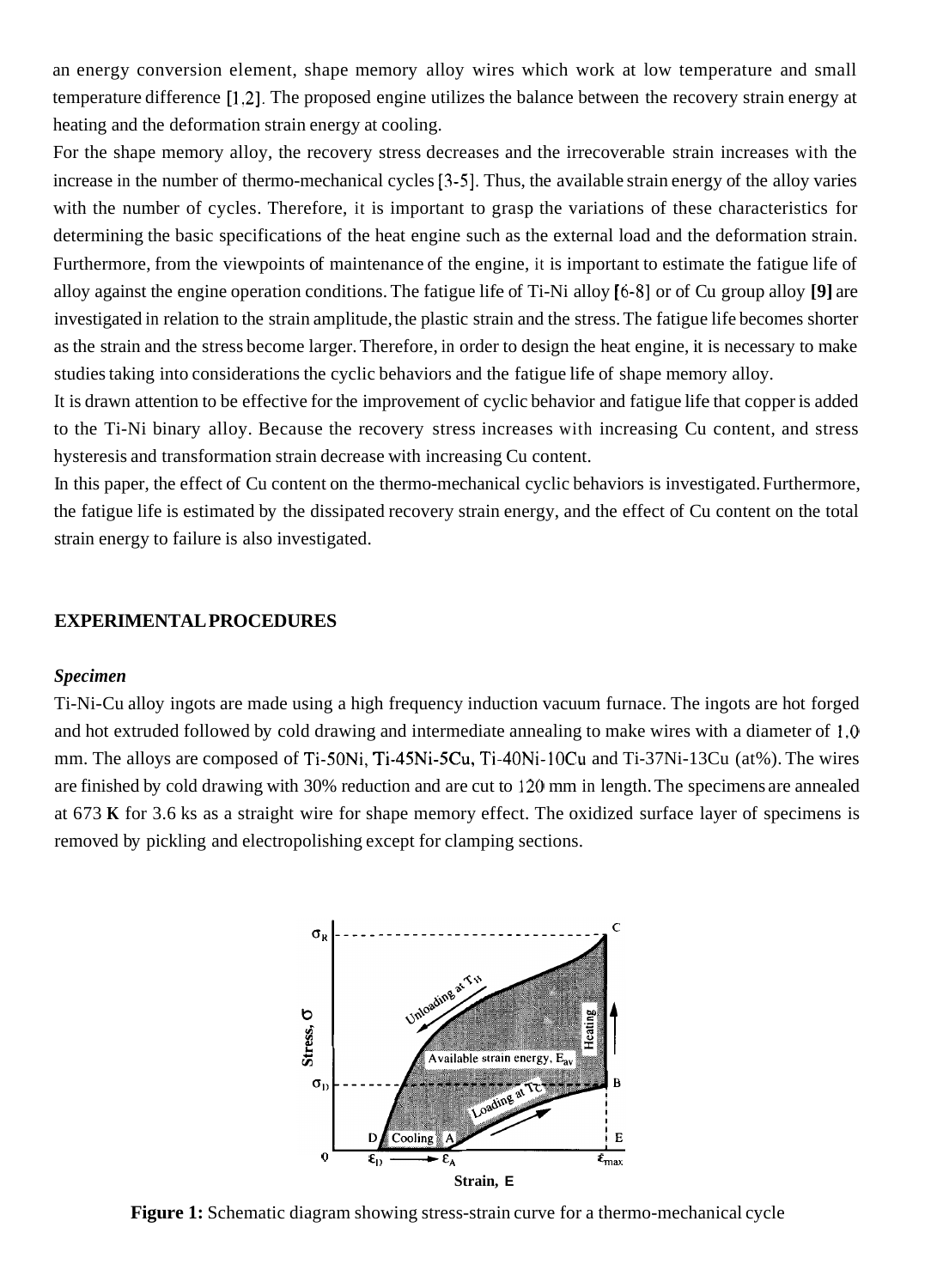#### *Cyclic Tests*

The thermo-mechanical cycle for testing is shown in Figure 1. The specimen is first cooled from a given temperature (T,) to 293 **K** (T<sub>c</sub>). Then, the specimen is elongated to a given strain  $\epsilon$ , at T, from A to point B with a stress  $(\sigma_p)$ . Holding the strain  $(E_m)$ , the specimen is heated up to a given temperature (T,) by filling hot water. Due to the shape memory effect, the tensile stress in specimen increases from B to point C. After the maximum recovery stress **(a,)** is reached, the specimen is unloaded from C to D with an irrecoverable strain  $(\varepsilon_n)$ . Cooling the specimen to T<sub>r</sub>, the specimen extends from D to A due to a two way strain generated by repeating the thermo-mechanical cycle. Such a thermo-mechanical cycle is repeated until the specimen fails. The area A-E-B-A represents the deformation strain energy (E,) per volume by loading from A to B. The area D-E-C-D exhibits the recovery strain energy (E,) per volume from C to D. The area A-B-C-D-A is defined as an available strain energy  $(E_{av}=E_R-E_D)$  per volume for a thermo-mechanical cycle. In fact, this available strain energy  $(E_{\infty})$  is the work in heat engines for a thermo-mechanical cycle.

The flow rate of hot and cold water is  $80 \times 10^{-6}$  m<sup>3</sup>/s. The heating temperature (T,) is 363 **K** and the cooling temperature (T,) is 293 **K.** The strain rate at loading and unloading is 0.002/s. The deformation strain  $\epsilon$ , is from 0.7 to 6%.

## **CYCLIC BEHAVIOR**

### *Transformation Temperature*

The effect of the Cu content on the transformation temperatures are shown in Figure  $2(a)-(c)$ . Here, the transformation temperatures of A,,  $A_s$ ,  $M_s$  and M, are measured by the stress-temperature curves and DSC method. As shown in Figure 2(a),  $M_s$  and M, points increase with the increasing Cu content. On the contrary,  $A_s$ and A, points decrease with the increasing Cu content up to approximately 7.5 at% Cu, and thereafter these values increase with the increasing Cu content. This behavior is considered to be due to the crystal structural change with the Cu content from monoclinic lattice to orthorhombic one. Figure 2(b) shows the variation of the transformation temperature hysteresis with the Cu content. The transformation temperature hysteresis of Ti-SOat%Ni is about **55K.** However, this becomes small with the addition of Cu to the Ti-Ni binary alloy, for example, the value of Ti-37at%Ni-l3at%Cu is about 1/3 of that of Ti-SOat%Ni alloy. The reduction in the transformation temperature hysteresis is very effective for application of shape memory alloy to the various



(a) Transformation temperatures (b) Temperature hysteresis (c) Temperature changes with cycles

**Figure 2:** Variations of transformation temperatures with Cu content and cycles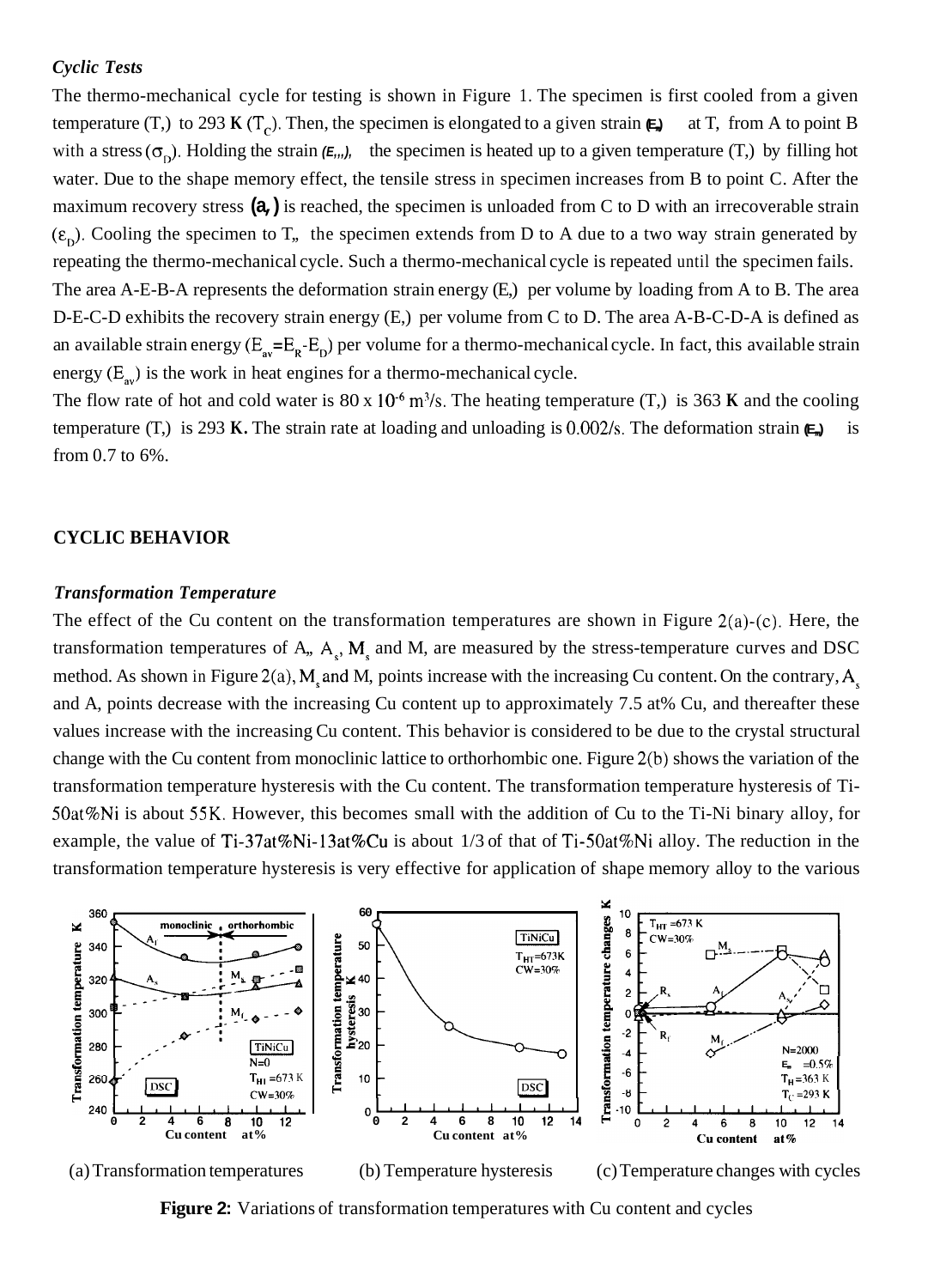actuators and thermal engines. From this point of view, the addition of Cu as an alloying element to Ti-Ni binary alloy is useful for the actual application. The transformation temperature change between one cycle and 2000 cycles is shown in Figure 2(c). The changes in these values for both M<sub>s</sub> and M<sub>c</sub> points become small with the increasing Cu content. On the other hand, the changes in those for A<sub>s</sub> and A<sub>f</sub> points show the reverse trend of those of M<sub>r</sub> and M<sub>r</sub>. However, the changes of these values are smaller than 6 K.

## *Deformation and Recovery Stress*

Figure 3(a) shows the deformation stress  $(\sigma_{p})$  at the first cycle in relation to the Cu content. In the  $\varepsilon_{max}$  lower than 1%, the  $\sigma_{\rm p}$  has the small dependency on the Cu content. However, in the  $\varepsilon_{\rm max}$  larger than 3%, the  $\sigma_{\rm p}$  has the remarkable Cu content dependency. The effect of Cu content on the  $\sigma_{\rm o}$  is different near the about 7.5 at% Cu point where the crystal structural change from monoclinic lattice to orthorhombic one occurs, just like the aspect in the transformation temperature change. The deformation stress difference **(ACT,)** between N(=2000) cycles and the first cycle is shown in Figure 3(b). In each Cu content,  $\Delta\sigma_0$  increases linearly with the increasing cycles up to each cycle which are different from the Cu content. Thereafter,  $\Delta\sigma_{\rm b}$  shows the saturated value with cycles, and the saturated  $\Delta\sigma_{\rm o}$  increases with the higher Cu content. The above behavior of the deformation stress may be due to the work-hardening effect of this material. Therefore, the addition of copper to Ti-Ni binary alloy causes the decrease of fatigue life.

Figure 3(c) shows the variations of the recovery stress  $(\sigma_R)$  with different initial applied stresses. The  $\sigma_R$  increases with the increasing initial applied stress and with the higher Cu content. The  $\sigma_{R}$  becomes almost constant at Cu content over about 10%. These behaviors may be due to the difficulty of the reverse phase transformation.



**Figure 3:** Variations of deformation and recovery stresses with Cu content

#### *Irrecoverable Strain*

The low irrecoverable strain is required for the large available strain energy  $(E_{av})$  per volume in heat engine. Figure 4 shows the Cu content effect on the irrecoverable strain  $(E_i)$ , and  $\epsilon_{\text{max}}$  is 6% in this case. The  $E_i$ decreases monotonously with the increasing Cu content up to about 10 at% Cu content, and thereafter the *E,*  value becomes almost constant. Generally, the *E,* represents the residual strain and the large *E,* is also caused by the large applied stress which induces the plastic deformation. From this point of view, the addition of Cu to this Ti-Ni alloy is desirable for keeping the performance of this material.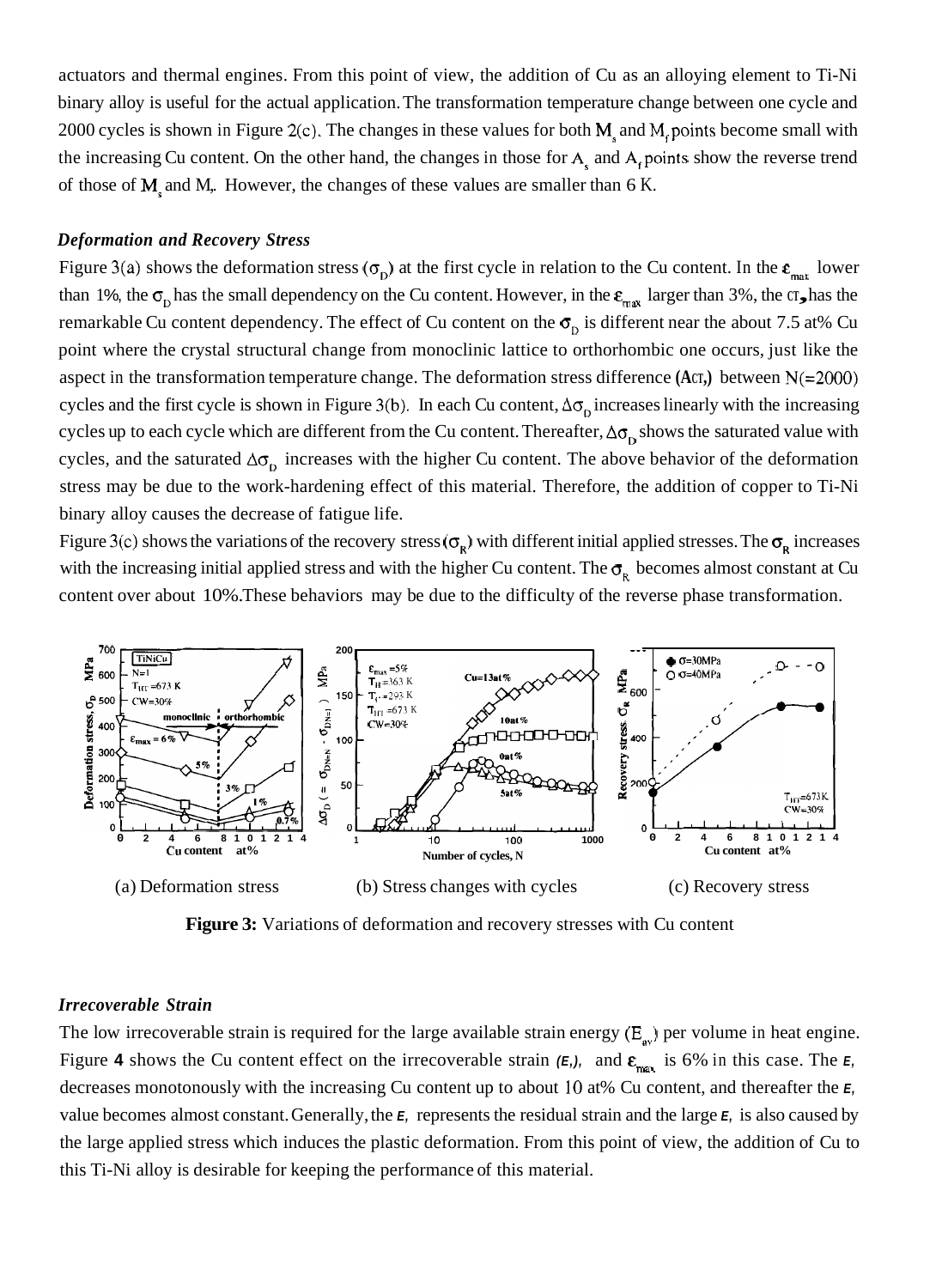

**Figure 4:** Effect of Cu content on irrecoverable strain

#### *Strain Energy*

Figure 5(a) shows the Cu content effect on both the deformation strain energy (E,) and the recovery strain energy (E,) in relation to the various  $\varepsilon_{\text{max}}$ . The higher Cu content increases the strain energy, and this becomes remarkable for the high  $\varepsilon_{\text{max}}$  and also especially for the E. Figure 5(b) represents the available strain energy  $(E_{av})$  which is induced from the difference between E, and E, (=E<sub>R</sub> - E, ), as shown in Figure 1. The E<sub>av</sub> increases with the higher  $\varepsilon_{\text{max}}$  and also with the high Cu content up to approximately 10 at% Cu. This result suggests that the addition of the around 10 at% Cu to the Ti-Ni alloy is very effective for obtaining the high energy from this energy-conversion system.



Figure 5: Effect of Cu content on the strain energy per cycle

#### **FATIGUE PROPERTY**

Generally, stress amplitude or strain range is used to correlate fatigue life. Although the number of cycles to failure generally increases with the decrease in the recovery stress, but the different fatigue lives occur at different heating temperatures for  $\varepsilon_{\text{max}} > 4$ . Therefore, the recovery stress (maximum stress) is not the parameter controlling the thermo-mechanical fatigue life. The irrecoverable strain represents the residual strain by the plastic deformation during a thermo-mechanical cycle, but it is also not the parameter controlling the thermomechanical fatigue life [10]. It is thought that fatigue life (N,) is physically the exhaust of the recovery strain energy (i.e., the dissipated strain energy) during the thermo-mechanical cycles.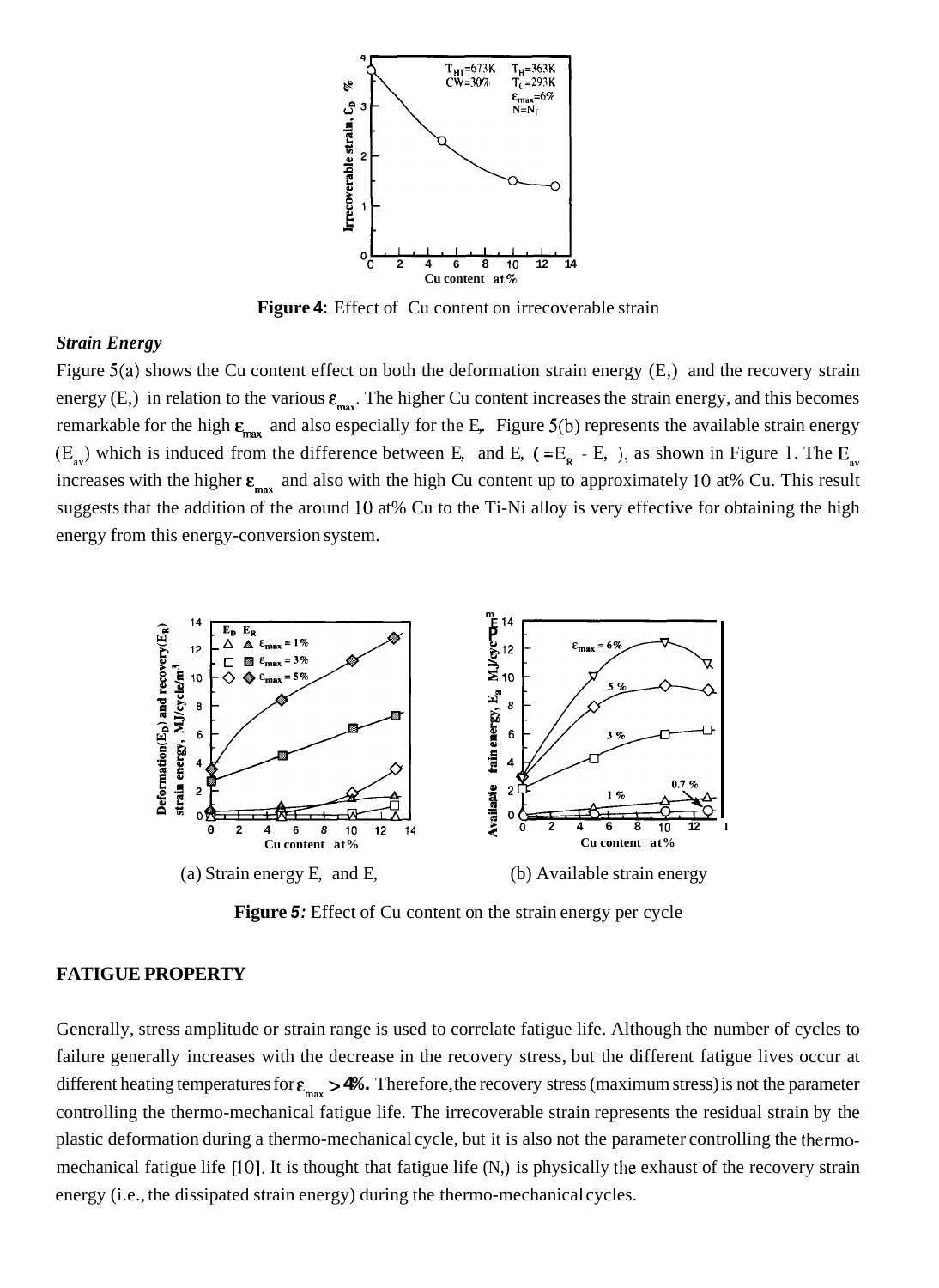Figure 6 shows the relationship between the dissipated strain energy ( $\Delta \overline{E_R}$ ) and the number of cycles to failure (N,) for each Cu content. The  $\Delta \overline{E_R}$  is a reduction of recovery strain energy per cycle and can be expressed by the following equations.

$$
\Delta \overline{\mathbf{E}_{R}} = \frac{1}{N_{f}} \sum_{i=1}^{N_{F}} \Delta \sigma_{R,i}
$$
 (1)

$$
\Delta \sigma_{R,i} = \int_{\varepsilon_{D}}^{\varepsilon_{max}} \sigma_{R,i} (\varepsilon, T_{H}) d\varepsilon - \int_{\varepsilon_{D}}^{\varepsilon_{max}} \sigma_{R,i+1} (\varepsilon, T_{H}) d\varepsilon
$$
 (2)

All the data fall on the two straight lines separated by a critical strain  $\epsilon_{\text{max}}$  of  $4\%$ . This means that the dissipated strain energy is a life-controlling parameter of Ti-Ni-Cu shape memory alloys. When  $\varepsilon_{max} > 4$ , slip deformation is thought to be the thermo-mechanical fatigue damage mechanism. And in this strain range, the data with different Cu contents fall on the same line. However, when  $\varepsilon_{\text{max}}$  **c** 4%, the fatigue life decreases with an increase in Cu content under the same dissipated strain energy. The addition of Cu promotes the ability of reverse phase transformation and therefore increases the phase transformation dominated fatigue damage.

![](_page_5_Figure_4.jpeg)

**Figure 6:** The effect of Cu content on number of cycles to failure

# **TOTAL AVAILABLE STRAIN ENERGY TO FAILURE**

When the shape memory alloy is applied to actuators, heat engines and so on, the available strain energy per cycle is desired to be large. At the same time, the fatigue life of shape memory alloy is also desired to be long. Therefore, the total available strain energy to failure is desired to be large. Figure 7(a) shows the Cu content effect on the total available strain energy (total output work) to failure in relation to the  $\varepsilon_{max}$ . The total available strain energy to failure increases with the increasing the  $\varepsilon_{\text{max}}$  and also decreases with the increasing Cu content up to approximately 5 at% Cu., and thereafter it shows almost the constant energy value of about **40** GJ/ **m3.**  Figure 7(b) shows the total available strain energy to failure in relation to the deformation strain of the  $\varepsilon_{\rm max}$  and also with the Cu content. The maximum total available strain energy to failure of the Cu-free Ti-Ni alloy is obtained at about the  $3\% \varepsilon_{max}$ . On the other hand, that of Cu-containing Ti-Ni alloys shifts to the higher  $\varepsilon_{max}$  of about **4%** - 5%. These results suggest that the higher total available strain energy to failure depends on the heating condition, deformation strain and also Cu-content. Furthermore, the life controlling parameters such as fatigue, corrosion and others should be clarified in detail for the high performance of this shape memory alloy.